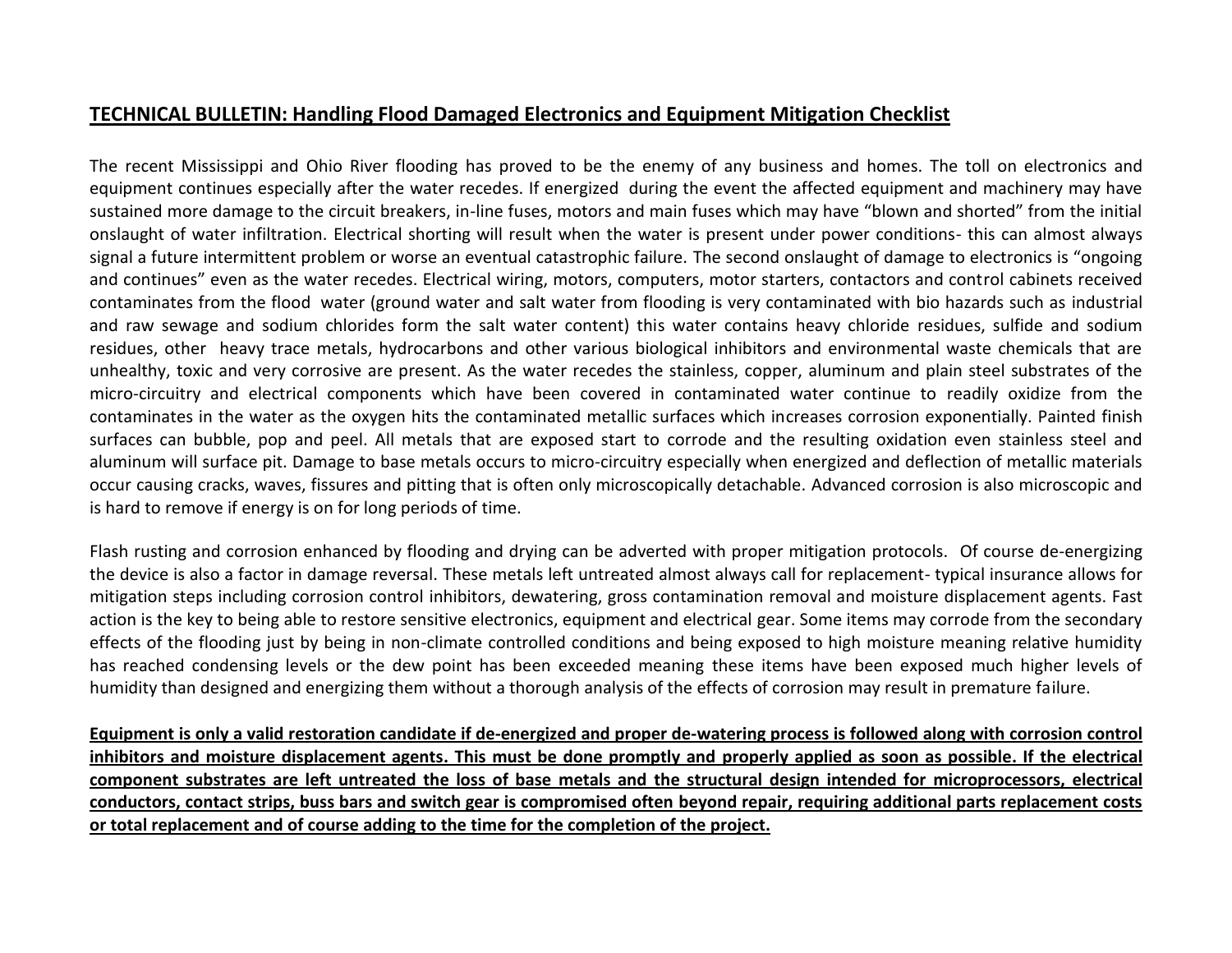## **Types of Equipment Serviced:**

## **Electrical Gear**-

Certain transformers, controllers, electrical cabinets, breakers, switch gear & cabinets, wiring and distribution equipment can be effectively restored and tested. Certain small controllers, case molded circuit breakers and dry transformers may need replaced. Secondary moisture corrosion is readily controlled and removed.

#### **IT Equipment, Computers and Servers**-

Hard drives that have been immersed in flood water should be stabilized and processed for data recover. Computers, routers, servers and switches that are subject to high moisture may be restored effectively.

## **Boilers, HVAC and Fire Pump Systems**-

Are possible candidates for restoration. Certain devices such as limit switches, burner management control, motor controllers and motors may need repaired or replaced. Pressure vessels, coils and pumps will need preservation to ensure they may be restored.

## **Equipment and Machinery and Controls** of all Types

Including Restaurant and Food Processing, Commercial Laundries, Bio-medical, Elevators, Security Systems, Automated Access Systems, Machine Shop Equipment and PLC and Relay Logic Control Panels can be effectively restored but small sensitive items may need to be replaced.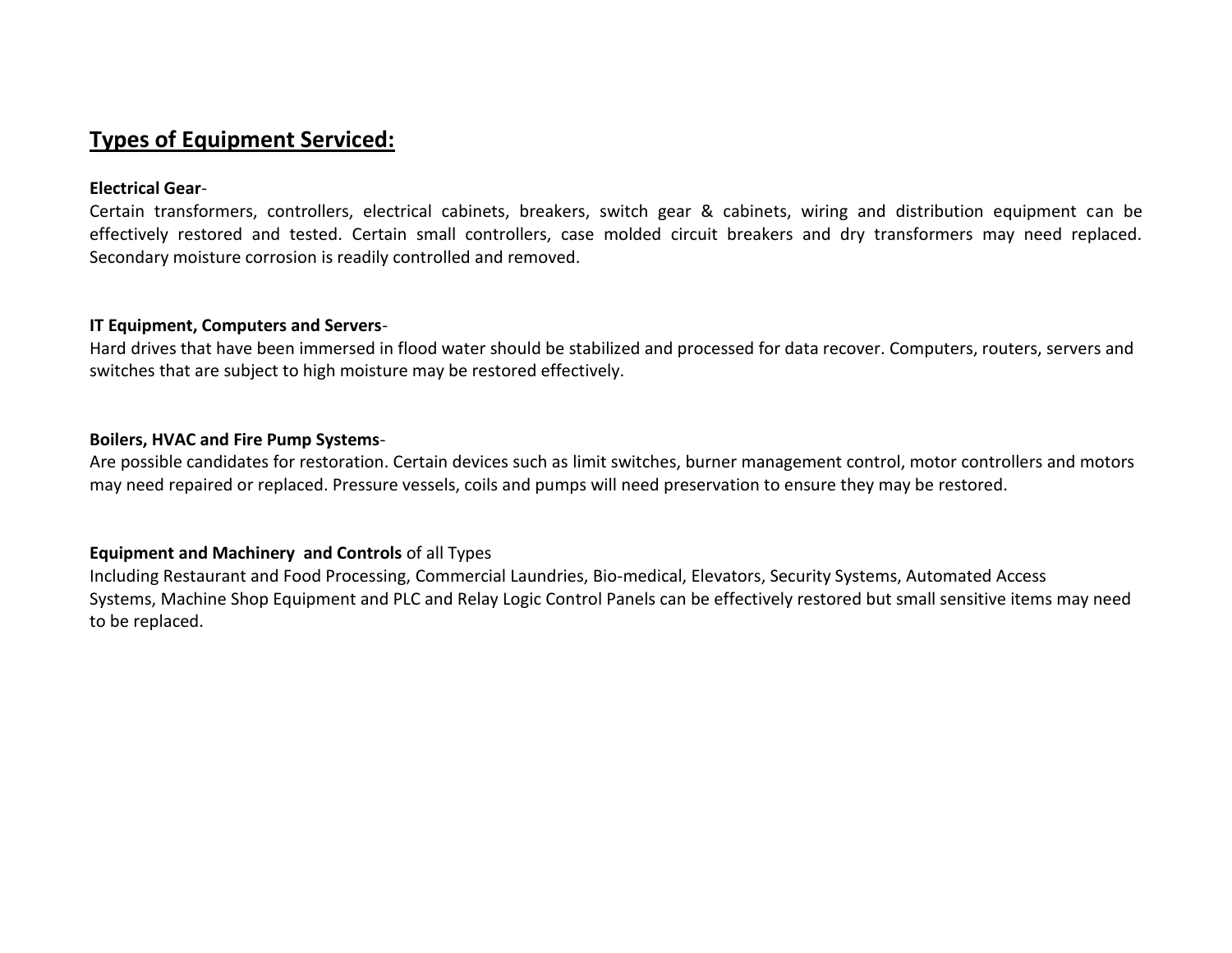## **Mitigation Protocol Steps:**

- □ De-energize and Lock out/Tag out Power Sources
- □ Barrier/Security and Caution Tape Off all Open Access Hazards and Open Panels, Install Temporary Barriers for Drying Purposes
- □ Inspect for Hazards and Mitigation Needs
- □ Remove Standing Water from Equipment Areas- Extract or Pump Standing Water and Air wash All Equipment Interior and Exterior **Surfaces**
- $\Box$  Open all control and cabinets to expose the components and Install Temporary Barriers for Drying Purposes
- $\Box$  Rough Clean and Rinse All Gross Contamination Areas with D-Ionized Water
- □ Air wash Clean all Surfaces
- □ Apply Contact Cleaner to Circuit Boards and Low Voltage Electrical Devices
- □ Apply Corrosion Control Inhibitors to all Electronics and Structural Components and Cabinets

These mitigation steps must be employed as soon as safely possible after the site is cleared for entry. These are the critical steps if restoration is to be attempted on valuable equipment and machinery. These assets take time to order and install. In today's economy insurance companies and clients want back in business as soon as possible. Electro-Mechanical Recertifiers Inc. works with OEM's to accomplish sound recovery protocols and fastest path to recovery.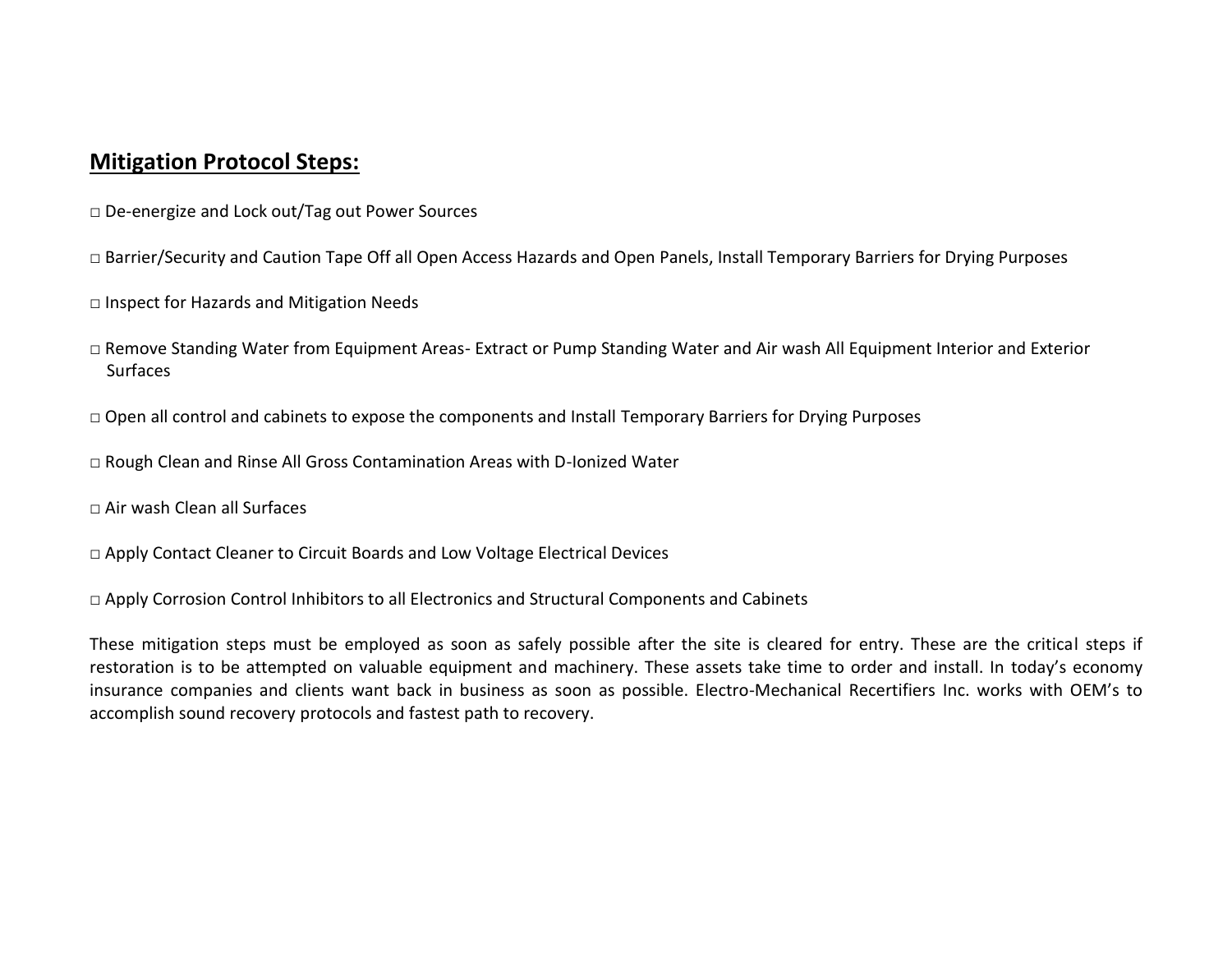# **Restoration Protocol Steps:**

| <b>Initial Assessment</b>  | Project manager and electrical engineer travel to site to<br>meet with client                                       |  |
|----------------------------|---------------------------------------------------------------------------------------------------------------------|--|
|                            | > Walk through assessment & surface testing, prepare initial inventory and prepare<br>broad scope of Work           |  |
|                            | > Navigate insurance adjuster and risk manager parameters                                                           |  |
|                            | > Review project parameters, site conditions, equipment needs and safety issues                                     |  |
|                            | > Review applicable NEMA Guidelines, NFPA Standards, national and local electrical<br>code or other applicable code |  |
|                            | > Build schedule                                                                                                    |  |
|                            | > Determine initial T & M budgetary project estimate within OEM guidelines                                          |  |
|                            | > Provide Site Project Manager with a Scope and Not to Exceed Estimate                                              |  |
|                            | > Review by ER Project Manager and Electrical Engineer if necessary                                                 |  |
| <b>Mobilization</b>        | Dispatch all necessary personnel, supplies and equipment to work site                                               |  |
|                            | > Move equipment and staff to site via air or auto<br>> Site set up, services and security                          |  |
|                            |                                                                                                                     |  |
|                            | > Review by ER Project Manager and Electrical Engineer if necessary                                                 |  |
| <b>Mitigation Services</b> | Preservation to ensures against further component damage                                                            |  |
|                            | > De energize equipment for mitigation services by qualified electrician or trained<br>Personnel                    |  |
|                            | > Take off line power as required                                                                                   |  |
|                            | > Ensure Lock Out/Tag Out in place                                                                                  |  |
|                            | > Safety Officer to work with Client safety officer to confirm all items are safe with s<br>sign off                |  |
|                            | > Apply Corrosion control inhibitors                                                                                |  |
|                            | > Apply Moisture displacement contact cleaners                                                                      |  |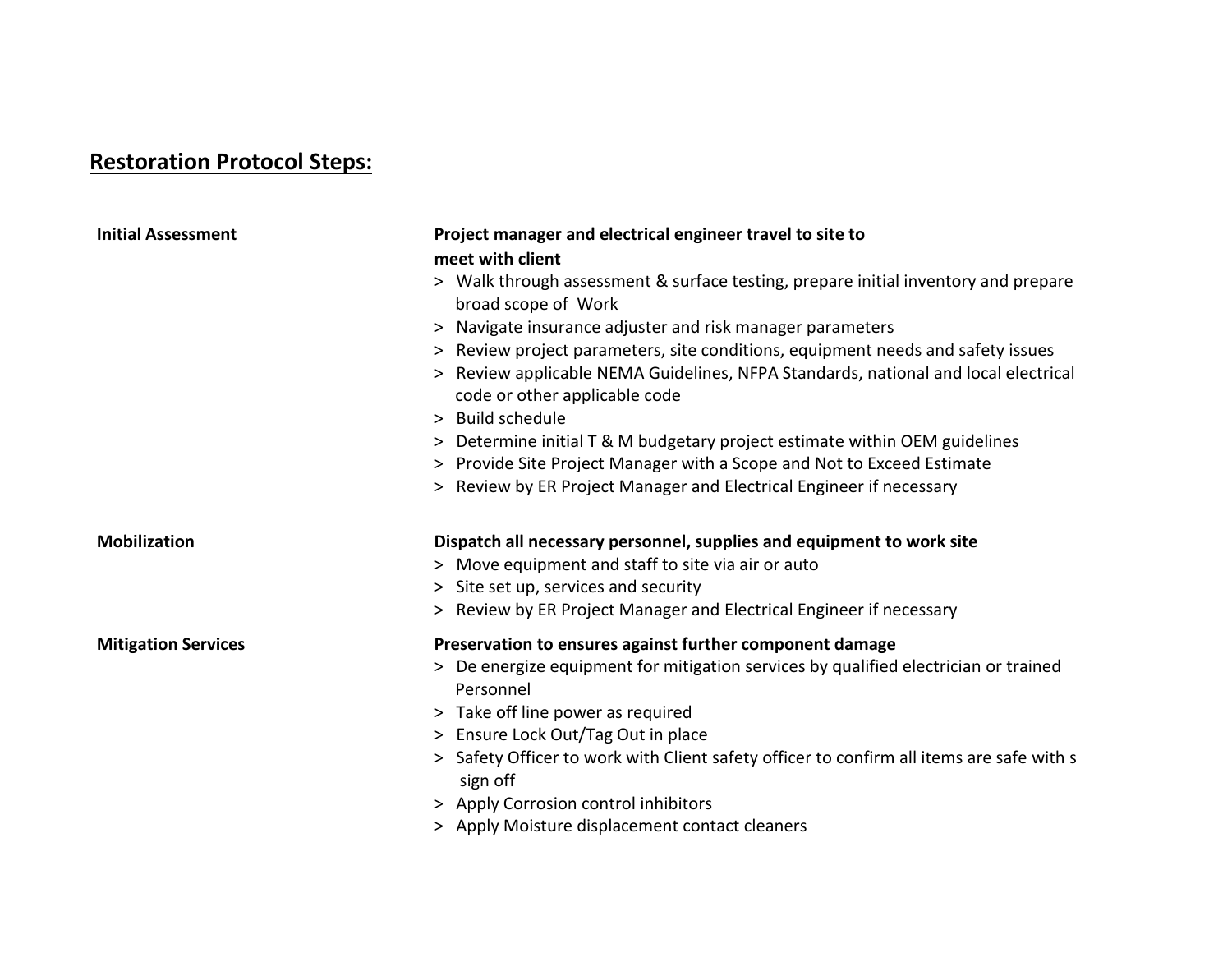|                                    | > Dewater by compressed air and air washing to enhance drying<br>> Clean gross contamination using DI water wash/rinse<br>> Clean gross contamination using CO <sup>2</sup> dry ice blasting<br>> Partial disassembly as needed to treat sub parts<br>> Temporary power for work functions<br>> Climate & humidity controls to dry out machinery<br>> Detailed written inventory and photos of progress of the items and services<br>> Engineering inspection & review with sign off on all mitigation steps |
|------------------------------------|--------------------------------------------------------------------------------------------------------------------------------------------------------------------------------------------------------------------------------------------------------------------------------------------------------------------------------------------------------------------------------------------------------------------------------------------------------------------------------------------------------------|
| <b>Detach/Remove Equipment</b>     | Disassemble & remove necessary sub-components for restoration,                                                                                                                                                                                                                                                                                                                                                                                                                                               |
|                                    | cleaning and testing                                                                                                                                                                                                                                                                                                                                                                                                                                                                                         |
|                                    | > De-energize power                                                                                                                                                                                                                                                                                                                                                                                                                                                                                          |
|                                    | > Thoroughly inspect all parts                                                                                                                                                                                                                                                                                                                                                                                                                                                                               |
|                                    | > Review by ER Project Manager and Electrical Engineer if necessary                                                                                                                                                                                                                                                                                                                                                                                                                                          |
| <b>Restoration/Repair/Refinish</b> | <b>Refurbishment of equipment</b>                                                                                                                                                                                                                                                                                                                                                                                                                                                                            |
|                                    | > Decontaminate by restoration cleaning protocols                                                                                                                                                                                                                                                                                                                                                                                                                                                            |
|                                    | > Disassemble/Reassemble to component level as required                                                                                                                                                                                                                                                                                                                                                                                                                                                      |
|                                    | > Parts order/Parts replacement repairs                                                                                                                                                                                                                                                                                                                                                                                                                                                                      |
|                                    | > Refinish cabinets & items as required                                                                                                                                                                                                                                                                                                                                                                                                                                                                      |
|                                    | > Application of approved mechanical lubricants                                                                                                                                                                                                                                                                                                                                                                                                                                                              |
|                                    | > Inspection & pretesting with sign off by Client                                                                                                                                                                                                                                                                                                                                                                                                                                                            |
|                                    | > Review by ER Project Manager and Electrical Engineer if necessary                                                                                                                                                                                                                                                                                                                                                                                                                                          |
|                                    | > Review by OEM                                                                                                                                                                                                                                                                                                                                                                                                                                                                                              |
| <b>Testing &amp; Validation</b>    | Testing to NETA specs third party testing company                                                                                                                                                                                                                                                                                                                                                                                                                                                            |
|                                    | > Component level load testing                                                                                                                                                                                                                                                                                                                                                                                                                                                                               |
|                                    | > Assembly bench & load testing                                                                                                                                                                                                                                                                                                                                                                                                                                                                              |
|                                    | > Continuity Testing                                                                                                                                                                                                                                                                                                                                                                                                                                                                                         |
|                                    | > Branch circuit testing& Megger testing                                                                                                                                                                                                                                                                                                                                                                                                                                                                     |
|                                    | > Inspection pretesting with sign off by Client                                                                                                                                                                                                                                                                                                                                                                                                                                                              |
|                                    | > Review by ER Project Manager and Electrical Engineer if necessary                                                                                                                                                                                                                                                                                                                                                                                                                                          |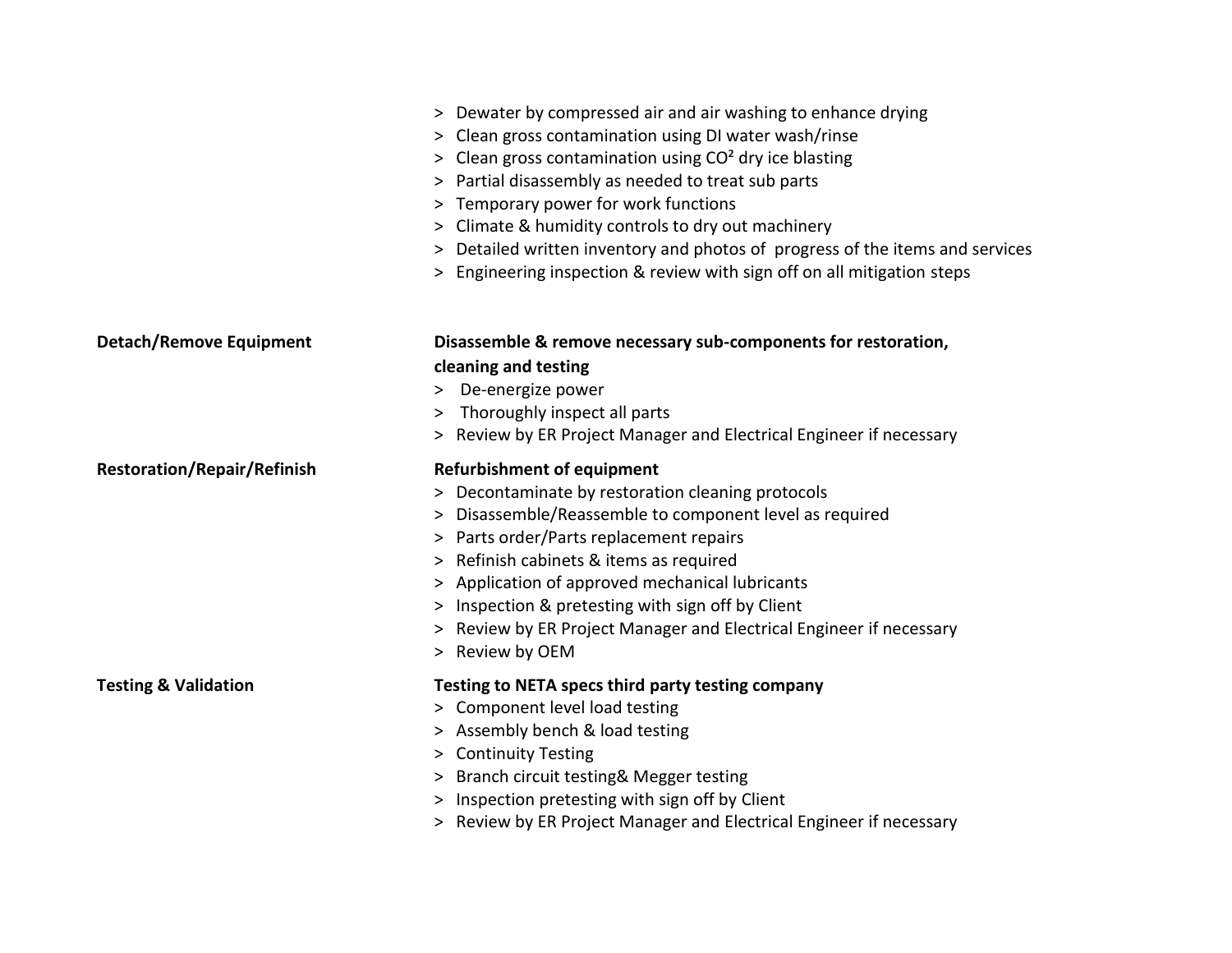| <b>Re-commission Equipment</b> | Equipment put back in-place, start up and bring on-line<br>> Re-install components<br>> Component start up and testing in place<br>> In place power testing by qualified electrician<br>> Remove safety Lock Outs and energize equipment for mitigation services by<br>qualified electrician<br>> Start up assistance, IR monitoring & on-going site monitoring with complete OEM<br>Team<br>> Review by ER Project Manager, Electrical Engineer and Electrician |
|--------------------------------|------------------------------------------------------------------------------------------------------------------------------------------------------------------------------------------------------------------------------------------------------------------------------------------------------------------------------------------------------------------------------------------------------------------------------------------------------------------|
| <b>Final Documentation</b>     | Provide daily/weekly and final reports<br>> Daily T & M Summary<br>> Weekly Totals and Billings<br>> Final Photo Journal<br>> Final Job Package                                                                                                                                                                                                                                                                                                                  |

- > Assist CRG Project Manager with the Insurance Company Audit and Review Process
- > Final Reports
- > Warranty and Service Period
- > Sign off on final process by ER Project Manager and Electrical Engineer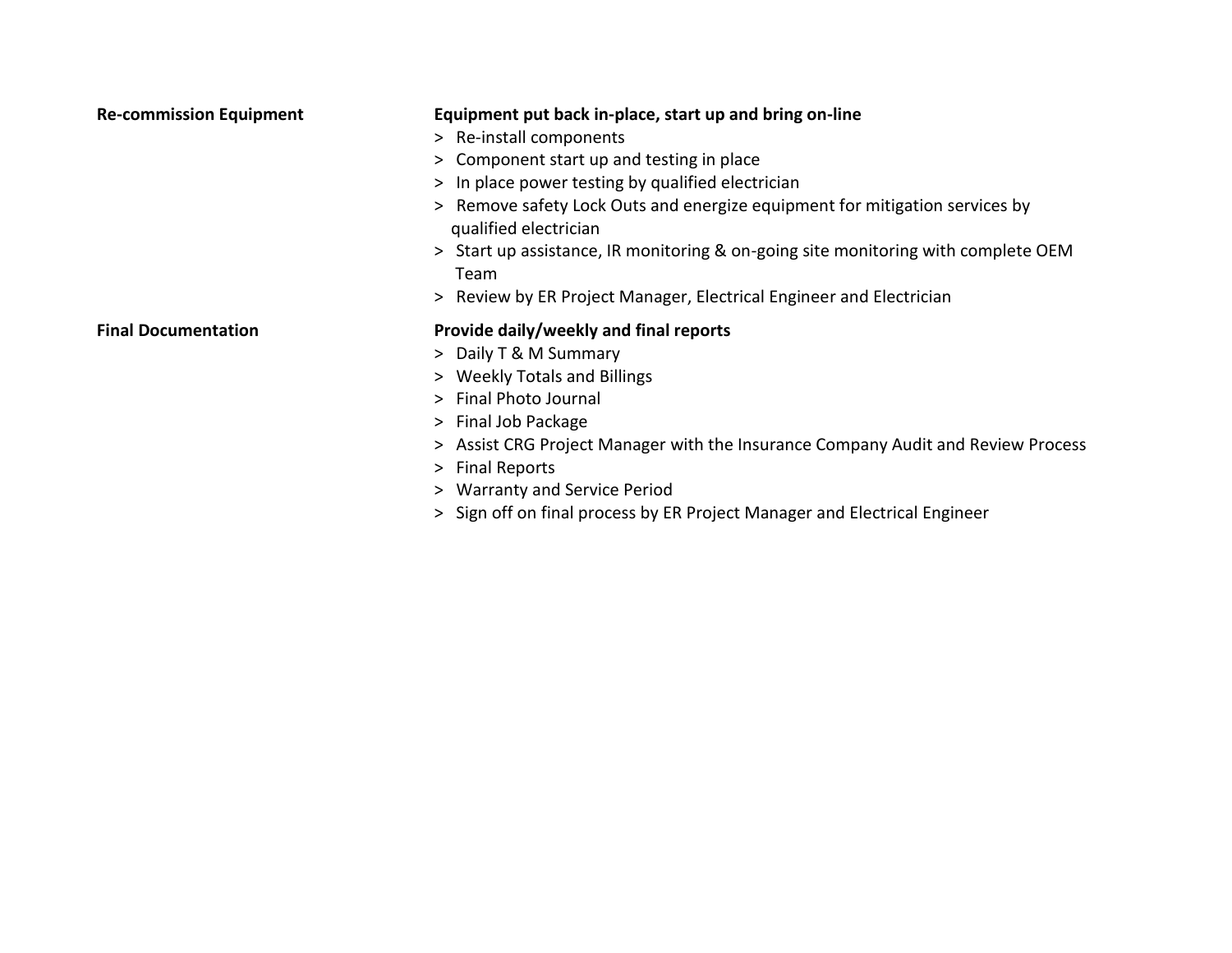## *Consulting Services:*

Predictive analysis monitoring Proactive preventative maintenance Insulation resistance testing Motor Analysis Decibel level and lumen level testing Flash Arc investigations and training Catastrophic Failure Analysis Cause and Origin Reports Replacement cost Versus Restoration (Refurbishment)Reports Salvage and Scrap Value Reports Lightning Damage Reports Power Surge Reports Equipment Reports

## *Restoration Services:*

Ultrasonic Decontamination Process with Water Borne Cleaners Deionized Electronics and Small Parts Aqueous Spray Booth Baking Ovens Capture Waste Stream Overhead Crane Motor Repairs ESD Test Benches Mechanical Tools CO ² Dry Ice Blasting Systems Pressure Washing

Desiccant Dehumidification Services De-watering Services Corrosion Control Inhibitors Moisture Displacement Agents Industrial Electricians **Mobile Lab and On-Site Capabilities** 

## *Rental Resources:*

Generators and Cabling Power Distribution and Cabling **Compressors** Air Movers/Axial Fans Mobile Trailer Storage Camping Equipment Porta Johns Portable Kitchens Sleeping trailers Mobile Command Centers Water truck Fuel Truck Car Carrier Vault Storage Facilities Lifts Excavators Pumps